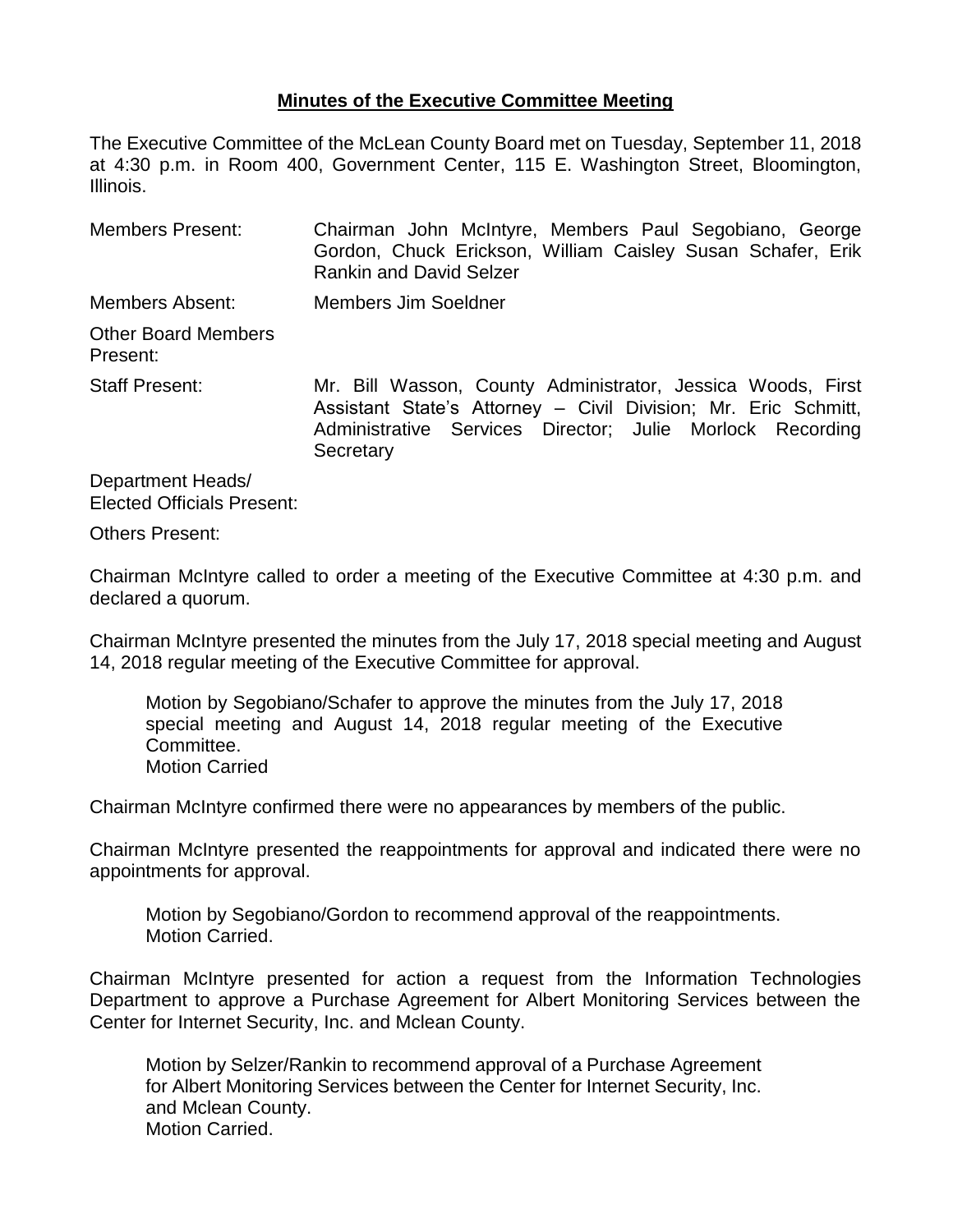Executive Committee Minutes September 11, 2018 Page **2** of **4**

Chairman McIntyre presented for action from the Information Technologies department a request seeking permission to purchase network equipment from Insight Public Sector under the U.S. Communities (NACO) Joint Purchasing Agreement. Mr. Barker indicated the purchases would cover the network equipment for the Law & Justice Expansion Project.

Motion by Selzer/Caisley to recommend allowing Information Technologies department to purchase network equipment from Insight Public Sector under the U.S. Communities (NACO) Joint Purchasing Agreement. Motion Carried.

Mr. Dave Selzer, Chairman of the Finance Committee, indicated he had no items for action for the Executive Committee but would have items for the Board next week. Mr. Selzer let the Committee know that the Convention and Visitor's Bureau passed their new by-laws and as of the end of this year, the County will no longer have a seat on the Board. He stated that only members that provide funding through the Hotel/Motel tax would have seats. Mr. Selzer also confirmed that the sports commission, Labor and the Chamber of Commerce no longer have seats. Mr. Rankin asked why they made this move now. Mr. Selzer confirmed it is about money. Mr. Caisley asked how many parcels were covered by the Resolutions from the Treasurer. Mr. Selzer confirmed there were 11 parcels. Chairman McIntyre asked if the Committee had any further questions for Mr. Selzer or the Finance Committee; hearing none, he thanked Mr. Selzer.

Ms. Susan Schafer, Chairman of the Health Committee indicated they had no items for the Committee today nor would they have any for the Board next week. Chairman McIntyre asked if there were any questions for Chairman Schafer or the Health Committee; hearing none, he thanked Ms. Schafer.

Mr. Chuck Erickson, Chairman of the Land Use and Development Committee indicated they had no items for the Committee today but would have items for the Board next week. Chairman McIntyre asked the Committee if they had any questions for Mr. Erickson; hearing none, he thanked Mr. Erickson.

Mr. William Caisley, Chairman of the Transportation Committee indicated they had no items for the Committee today but would have items for the Board next week. Chairman McIntyre asked the Committee if they had any question for Mr. Cavallini; hearing none, he thanked Mr. Caisley.

Mr. Paul Segobiano, Chairman of the Property Committee indicated they had no items for the Committee today. He told the Committee that the Property Committee did tour the addition to the Law & Justice Building and that the building is progressing on time and thanked all parties involved. Chairman McIntyre asked if there were any questions for Mr. Segobiano and the Property Committee; hearing none, he thanked him.

Mr. George Gordon, Chairman of the Justice Committee presented for action a request to approve an Emergency Appropriation Ordinance Amending the McLean County Fiscal Year 2018 Combined Annual Appropriation and Budget Ordinance for the Coroner's Department.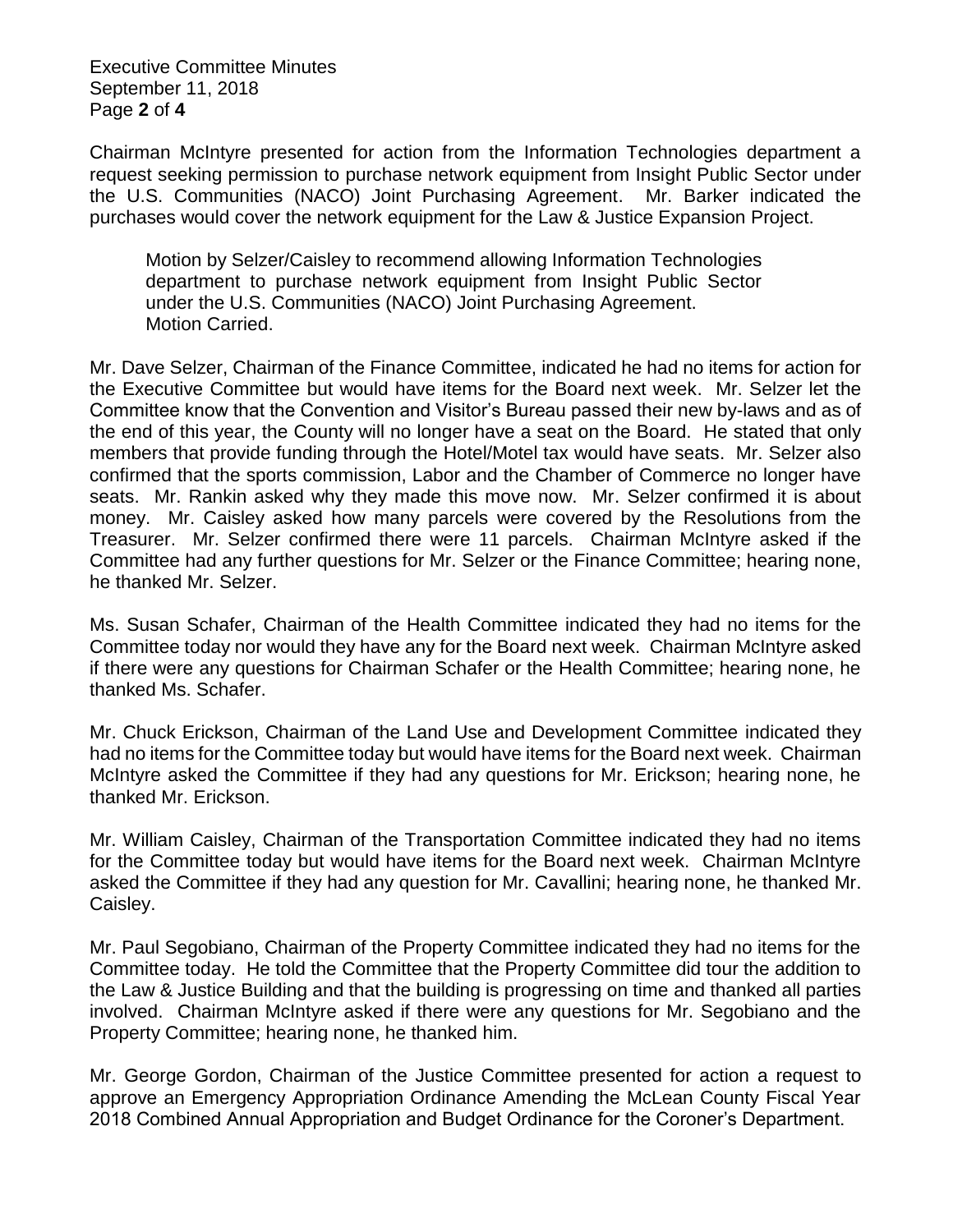Executive Committee Minutes September 11, 2018 Page **3** of **4**

> Motion by Gordon/Selzer to recommend approval of an Emergency Appropriation Ordinance Amending the McLean County Fiscal Year 2018 Combined Annual Appropriation and Budget Ordinance for the Coroner's Department. Motion Carried.

Mr. Gordon presented for action a request to approve Illinois State Board of Education Nutrition Grant for Juvenile Detention Center Equipment. Mr. Caisley asked what the kitchen equipment would be used for as he thought meals were prepared at the nursing home for the Juvenile Detention Center. Mr. Wasson confirmed they do not do full food preparation at the Juvenile Detention Center but there are some activities related to food service and this equipment is needed to meet the sanitation and security requirements.

Motion by Gordon/Segobiano to recommend approval of Illinois State Board of Education Nutrition Grant for Juvenile Detention Center Equipment. Motion Carried.

Mr. Gordon indicated they had nothing further for the Committee today but would have one additional item for the Board next week. Chairman McIntyre asked if there were any questions for Mr. Gordon and the Justice Committee, hearing none, he thanked him.

Mr. Wasson stated he had nothing for the Committee today.

Chairman McIntyre asked if there was any other business or communications to come before the Committee. Hearing nothing, he moved on to the payment of the bills.

Chairman McIntyre presented for approval bills as forwarded by the Auditor in the amount of \$305,202.39.

## MCLEAN COUNTY BOARD COMMITTEE REPORT PAGE 1 OF 8 AS OF 9/3/2018 **EXPENDITURE SUMMARY BY FUND**

**Executive Committee** 

| <b>FUND</b> | <b>FUND TITLE</b>         | PENDING TOTAL | PREPAID TOTAL | <b>FUND TOTAL</b> |
|-------------|---------------------------|---------------|---------------|-------------------|
| 0001        | GENERAL FUND              |               | \$283,530.80  | \$283,530.80      |
| 0136        | VETERANS ASSISTANCE COMM. |               | \$6,899.87    | \$6,899.87        |
| 0159        | WASTE MANAGEMENT FUND     |               | \$8,907.60    | \$8,907.50        |
| 0180        | VENDING MACHINE ACCOUNT   |               | \$5,864.22    | \$5,864.22        |
|             |                           |               | \$305,202.39  | \$305,202.39      |

Contra Malle Stype

Motion by Rankin/Selzer to recommend approval of the Executive Committee bills as presented to the Committee by the County Auditor for \$305,202.39. Motion carried.